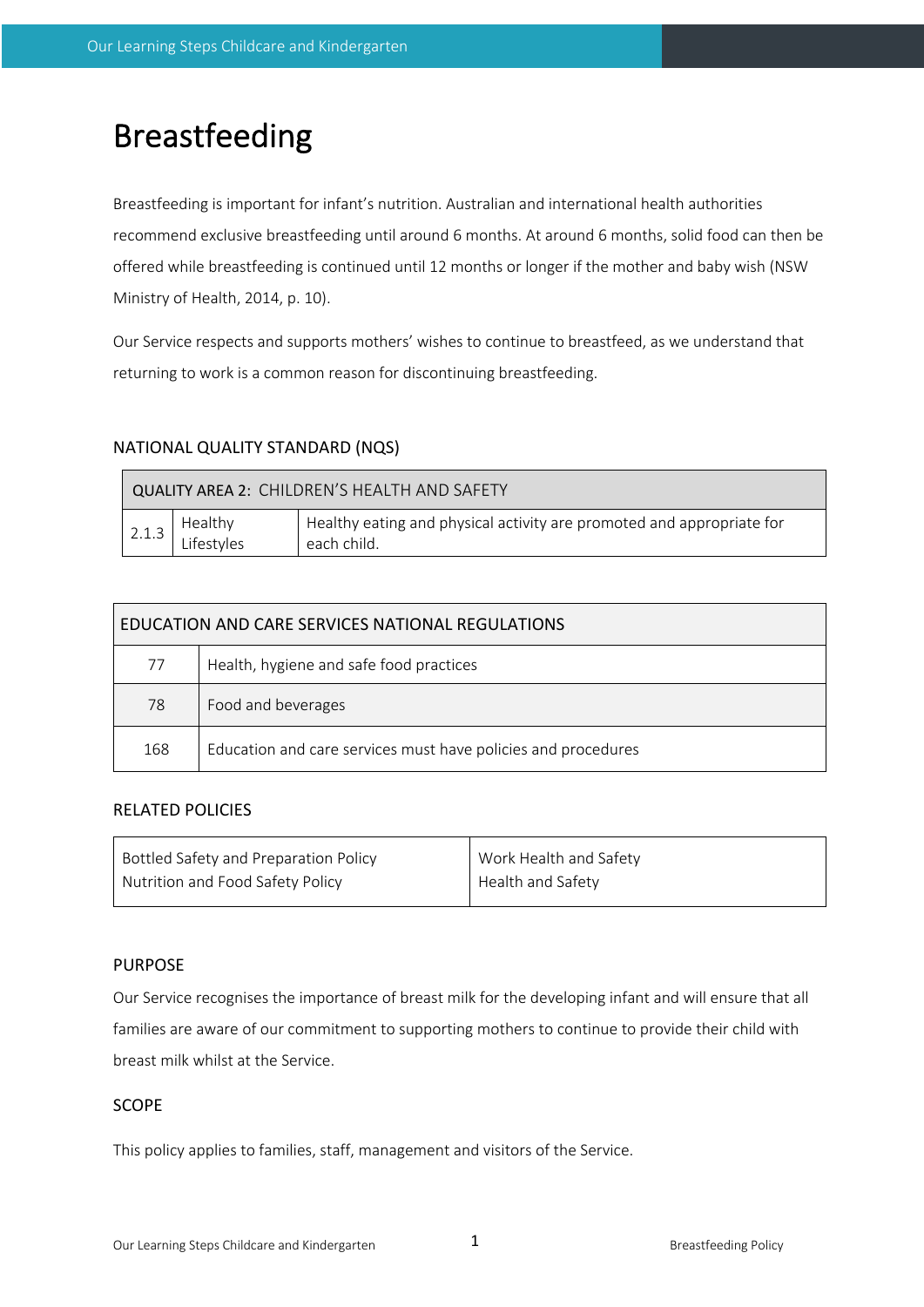#### IMPLEMENTATION

An important function of breast milk is to provide the mother's antibodies to the infant, assisting in the prevention of illness whilst the immune system is developed. Mothers of infants up to 12 months old will be supported to continue to breastfeed, whether by providing expressed breast milk or visiting the Service to feed their child.

## Management, Nominated Supervisor/ Responsible Person will ensure:

- The Service is identified as 'breastfeeding friendly' (see Resources section below).
- A quiet, clean, and comfortable place is provided for mothers to comfortably breastfeed or express breast milk.
- Easily accessible resources about breastfeeding are available for families.
- Staff are aware that it is a mother's legal right to breastfeed.
- An individual breastfeeding support plan is developed in consultation with families, including contingency plans for if the Service does not have enough expressed breast milk to meet the child's needs.
- Literature on the benefits of breastfeeding is updated and distributed to staff as required to support understanding and 'best practice'.

## Educators will:

- Provide mothers with a private, clean and quiet place to breastfeed their children or express milk.
- Store and handle expressed breast milk in accordance with the *Bottle Safety and Preparation Policy.*
- Establish and maintain connections with local breastfeeding support networks, including Royal Children's Hospital and the Australian Breastfeeding Association.
- Refer mothers with breastfeeding concerns to appropriate resources, including support services offered by Royal Children's Hospital, Australian Breastfeeding Association groups or private lactation consultants.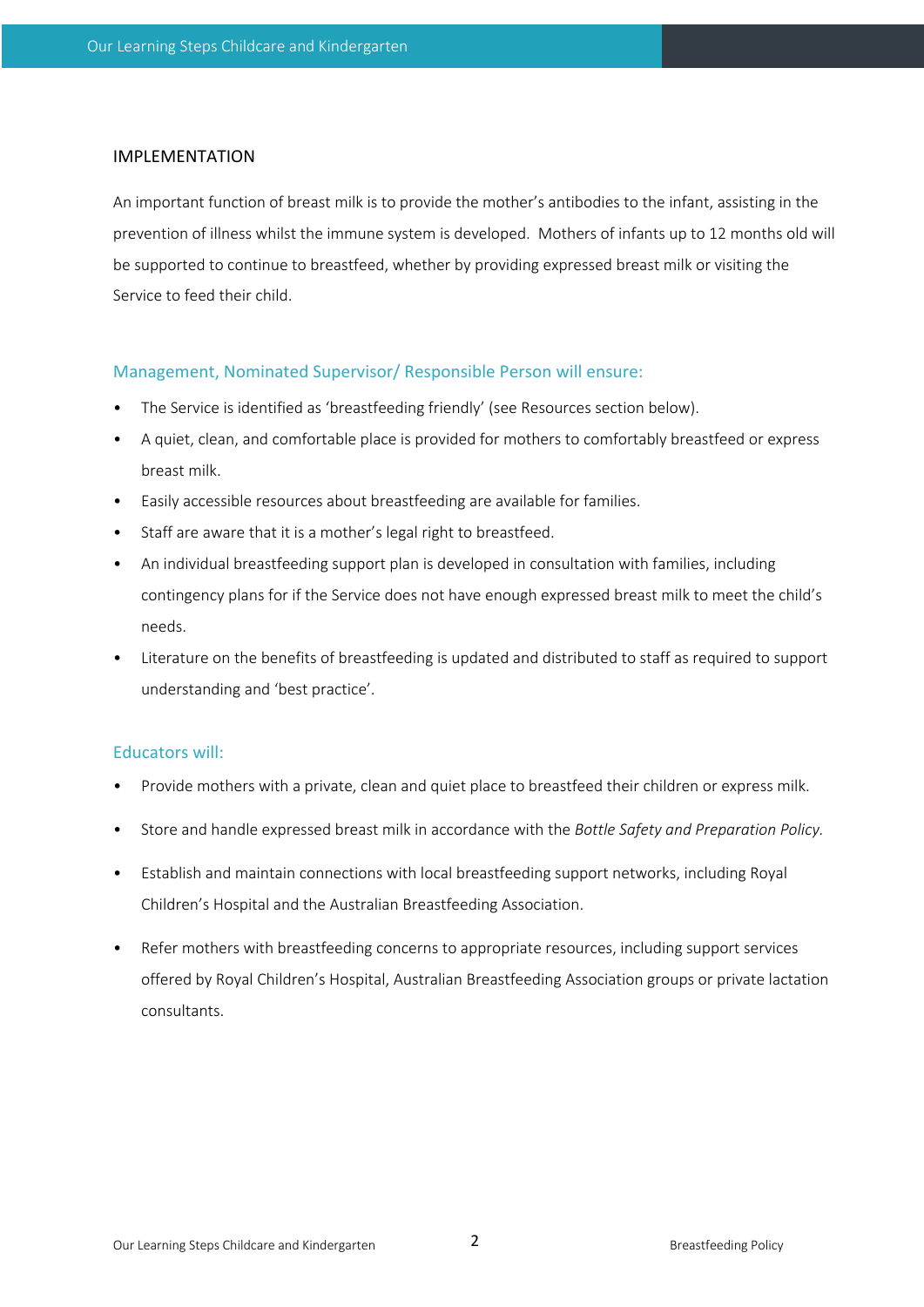#### Families will:

- Be informed during orientation of requirements relating to labelling bottles of breast milk.
- Be informed of where they are able to breastfeed or express milk.
- Be encouraged to communicate regularly with Educators about children's bottle and feeding requirements.

## Staff Training:

Our Service will:

- Familiarise new staff with the breastfeeding policy and offer appropriate training as required, including alternate strategies for feeding if an infant will not accept a bottle.
- Ensure all staff that have responsibility for the care of infants and children are able to provide basic breastfeeding information and are able to refer mothers with breastfeeding concerns to appropriate resources.
- Ensure staff encourage parents to develop babies' individual breastfeeding support plans and regularly update their plans, with support from Royal Children's Hospital, Australian Breastfeeding Association groups or private lactation consultants where appropriate.
- Ensure all staff encourage exclusive breastfeeding until babies are about 6 months old with continued breastfeeding to one year, whilst showing due respect and support to mothers who cannot, or do not wish to breastfeed.

## Support for Educators and Staff who are Breastfeeding:

The Service will:

- Make all reasonable efforts to support a staff member's request to continue breastfeeding their child.
- Provide breastfeeding employees with a flexible schedule to allow for breastfeeding or expressing breast milk for their infant.
- Provide breastfeeding employees with a private, clean and quiet place to breastfeed their infant or express milk.